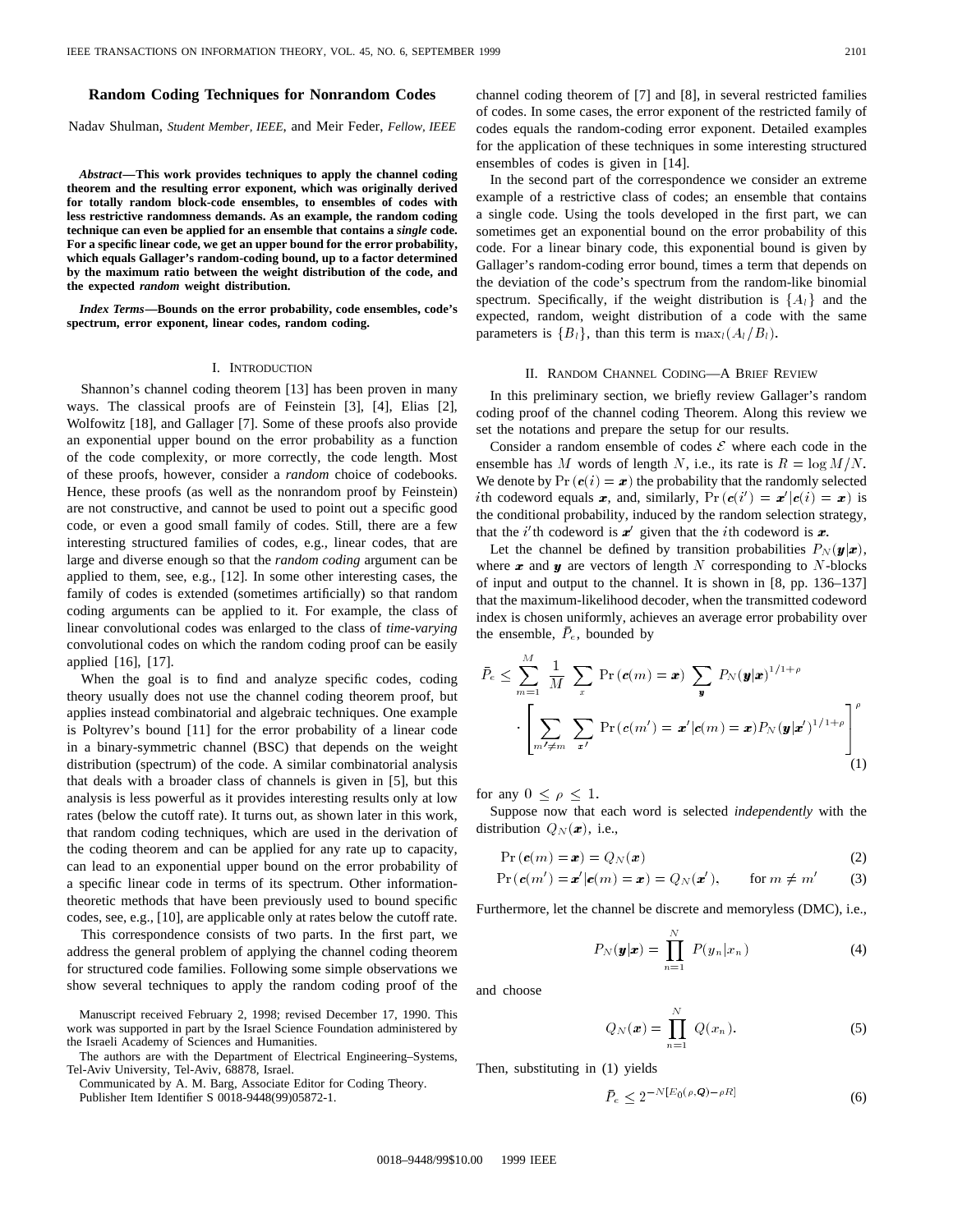where

$$
E_0(\rho, Q) \triangleq -\log \sum_{j} \left[ \sum_{k} Q(k) P(j|k)^{1/(1+\rho)} \right]^{1+\rho}.
$$
 (7)

The *random coding exponent* for DMC's is defined as

$$
E_r(R) \stackrel{\Delta}{=} \max_Q \max_{0 \le \rho \le 1} \{ E_0(\rho, Q) - \rho R \}
$$
 (8)

and, as shown in [8, pp. 140–144], it is positive for  $R \lt C$  where  $C$  is the channel capacity.

### III. REDUCED RANDOMNESS ASSUMPTIONS

The assumption in the proof above that the ensemble of codes is large and that codes should be drawn in total randomness can be relaxed. This enables us to deal with ensembles of codes that have very specific structure, and are far from being totally random. One observation that was already noticed and utilized by Gallager [8, p. 207], Dobrushin [1], and Gabidulin [6] is that it is sufficient to consider the pairwise distribution of any two codewords, and require only *pairwise independence*, to get the random-coding upper bound above.

It turns out that even when the codewords are not pairwiseindependent or when the marginal distribution of the codewords is not as in (2), we can still derive expressions for the error exponent, provided that there are upper bounds on the marginal and conditional probabilities. Specifically, suppose that for some  $\alpha, \beta \geq 1$  and  $Q_N$ , we have for any  $i \neq j, x$ , and  $x'$ 

$$
\Pr\left(\mathbf{c}(i) = \mathbf{x}', \mathbf{c}(j) = \mathbf{x}\right) \leq \alpha \cdot \Pr\left(\mathbf{c}(i) = \mathbf{x}'\right) \cdot \Pr\left(\mathbf{c}(j) = \mathbf{x}\right) \tag{9}
$$

$$
Pr(c(i) = x) \leq \beta \cdot Q_N(x). \tag{10}
$$

Then by substituting in (1) the error probability will be bounded by

$$
\bar{P}_e \leq \alpha^{\rho} \beta^{1+\rho} \cdot 2^{\rho N R} \sum_{\mathbf{y}} \left[ \sum_{\mathbf{x}} Q_N(\mathbf{x}) P_N(\mathbf{y}|\mathbf{x})^{1/(1+\rho)} \right]^{1+\rho}.
$$
 (11)

In addition, if the channel is DMC or "almost" DMC

$$
P_N(\mathbf{y}|\mathbf{x}) \le \gamma \cdot \prod_{n=1}^N P(y_n|x_n)
$$
 (12)

for some  $\gamma \geq 1$ , then, using  $Q_N(x)$  from (5), the expected error probability will be bounded as

$$
\bar{P}_e \leq \alpha^{\rho} \beta^{1+\rho} \gamma \cdot 2^{-N[E_0(\rho, \mathbf{Q}) - \rho R]}.
$$
\n(13)

Notice that since  $0 \le \rho \le 1$ ,  $\alpha \ge 1$ , and  $\beta \ge 1$ , we get the upper bound

$$
\bar{P}_e \le \alpha \beta^2 \gamma \cdot 2^{-N E_r(R)}.\tag{14}
$$

In general,  $\alpha$ ,  $\beta$ , and  $\gamma$  can depend on N and on other parameters of the code. Now, from (13)

$$
\bar{P}_e \le \beta \gamma \cdot 2^{-N(E_0(\rho, Q) - \rho(R + (\log(\alpha \beta)/N)))}.\tag{15}
$$

Optimizing (15) with respect to  $\rho$ ,  $0 \le \rho \le 1$ , yields a lower bound on the reliability function

$$
\lim_{N \to \infty} -\frac{1}{N} \log \bar{P}_e \ge E_r (R + R_\alpha + R_\beta) - R_\beta - R_\gamma \tag{16}
$$

where

$$
R_{\alpha} = \lim_{N \to \infty} \frac{\log \alpha}{N}
$$

$$
R_{\beta} = \lim_{N \to \infty} \frac{\log \beta}{N}
$$

and

$$
R_{\gamma} = \lim_{N \to \infty} \frac{\log \gamma}{N}.
$$

Thus the random-coding exponent is attained with the relaxed assumptions on the ensemble of codes if  $\alpha$ ,  $\beta$ , and  $\gamma$  do not increase exponentially with  $N$ . In any case we still get an exponential error bound, but it may be exponentially inferior than the random coding bound.

Another general technique to derive an upper bound on the expected error probability for a restricted ensemble of codes is to build from the given ensemble a bigger, more random new ensemble of codes whose average performance is the same as that of the original ensemble. Suppose that on the new ensemble the random coding proof, maybe with the extensions above, can be derived. This implies the same result for the original ensemble. The new ensemble is "artificial" in the sense that it provides a tool to prove some properties of the original ensemble, but as an ensemble on its own, it has no interesting structure.

The simplest way to enlarge the ensemble is by *word permutation*. When we are interested in the *word* error probability, and not in the bit-error rate (BER) or other fidelity criterion, the specific assignment of the information messages to codewords is not important. Thus the ensemble performance is invariant to permutations that change the order of the words. More precisely, assume that the codeword index is chosen uniformly. Let  $\mathcal E$  be an ensemble of codes and let  $\tilde{\mathcal{E}}$  be a larger ensemble that contains all the codes from  $\mathcal{E}$  and their word permutation. Clearly,  $\mathcal E$  and  $\tilde{\mathcal E}$  have the same average error probability.

For memoryless channels, the ensemble can also be enlarged by *symbol permutation*. The error probability of two codes in which each codeword in one code is some *fixed* permutation of that codeword in the other code, is the same. Thus the average error probability of the codes in an ensemble  $\mathcal E$  is the same as the average error probability of a bigger ensemble  $\tilde{\mathcal{E}}$  that contains all the codes obtained by symbol permutations of the codes of  $\mathcal{E}$ .

For symmetric binary-input channels such as the BSC the error probability of a code does not change by adding<sup>1</sup> a constant binary vector to all its codewords. The reason is that this addition does not change the distance between the codewords.

An example that demonstrates how the observations above can be applied to upper-bound the average error probability of a restricted ensemble of codes is given by the following lemma.

*Lemma 1:* Let  $\mathcal E$  be an ensemble of binary codes with the property that for any  $i \neq j$  and x we have

$$
\Pr\left(\mathbf{c}(i) \oplus \mathbf{c}(j) = \mathbf{x}\right) \leq \alpha 2^{-N}.\tag{17}
$$

Then, the average error probability over  $\mathcal E$  for a symmetric binaryinput channel is bounded by

$$
\bar{P}_e \le \alpha^{\rho} 2^{-N[E_0(\rho, \mathbf{Q}) - \rho R]} \tag{18}
$$

where  $Q$  is the uniform distribution.

*Proof:* We define a new ensemble,  $\mathcal{E}$ , which contains all the codes from  $\mathcal E$  with an added random vector, i.e.,

$$
\tilde{\mathcal{E}} = \{ \mathcal{C} \oplus v | \mathcal{C} \in \mathcal{E}, v \in \{0, 1\}^N \} \tag{19}
$$

where  $C \oplus v = \{c(1) \oplus v, \dots, c(M) \oplus v\}$  with the probability assignment  $Pr(\mathcal{C} \oplus v)=2^{-N} Pr(\mathcal{C})$ . As noted above in  $\tilde{\mathcal{E}}$  the average error probability is the same as in  $\mathcal{E}$ . To calculate the expected

<sup>1</sup>Addition of two binary vectors is their bitwise exclusive–or.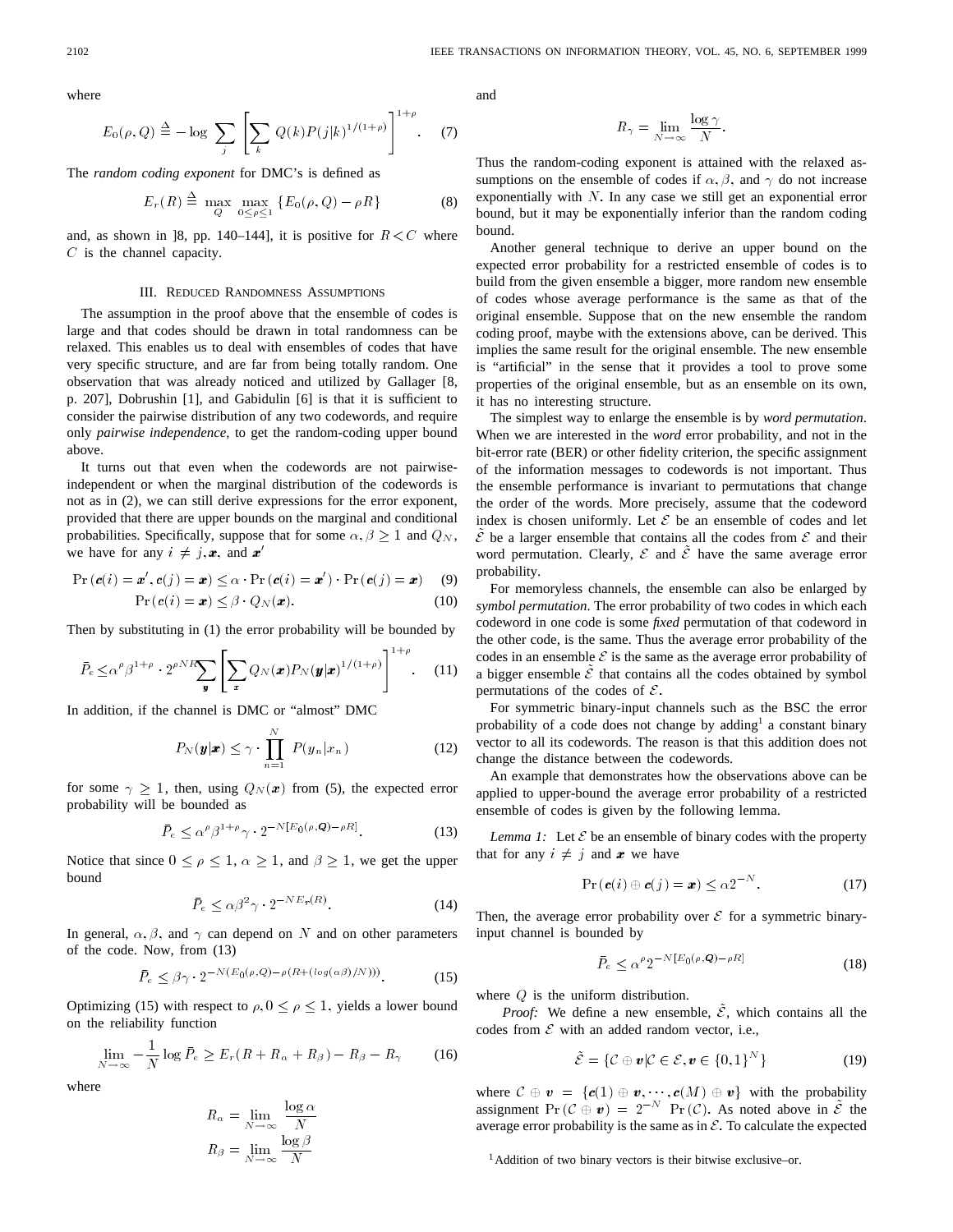error probability in  $\tilde{\mathcal{E}}$  we observe that the marginal and conditional distributions in the new ensemble satisfy Exercise that the marginar and conditional<br>emble satisfy<br> $2^{-N} \Pr(c(i) = x \oplus v) = 2^{-N}$  (20)

$$
\Pr\left(\vec{e(i)} = \bm{x}\right) = \sum_{\bm{v}} 2^{-N} \Pr\left(\bm{c}(i) = \bm{x} \oplus \bm{v}\right) = 2^{-N} \tag{20}
$$
\n
$$
\Pr\left(\vec{e(i)} = \bm{x} | \bm{e}(j) = \bm{y} = \sum_{\bm{v}} 2^{-N} \Pr\left(\bm{c}(i) = \bm{x} \oplus \bm{v} | \bm{c}(j) = \bm{y} \oplus \bm{v}\right)
$$

$$
\Pr\left(\mathbf{c}(i) = \mathbf{x} | \mathbf{c}(j)\right) = \mathbf{y} = \sum_{\mathbf{v}} 2^{-N} \Pr\left(\mathbf{c}(i) = \mathbf{x} \oplus \mathbf{v} | \mathbf{c}(j)\right) = \mathbf{y} \oplus \mathbf{v}\right)
$$
\n
$$
= \sum_{\mathbf{c}(j)} 2^{-N} \Pr\left(\mathbf{c}(i)\mathbf{x} \oplus \mathbf{c}(j) \oplus \mathbf{y} | \mathbf{v} = \mathbf{c}(j) \oplus \mathbf{y}\right)
$$
\n
$$
= \sum_{\mathbf{c}(j)} 2^{-N} \Pr\left(\mathbf{c}(i) = \mathbf{x} \oplus \mathbf{c}(j) \oplus \mathbf{y}\right)
$$
\n
$$
\leq \sum_{\mathbf{c}(j)} 2^{-N} \alpha 2^{-N} = \alpha 2^{-N}.
$$
\n(21)

Thus we have the same bounds as in (9) and (10) on the pairwise<br>distribution, with  $\beta = 1$  and  $Q_N(\cdot) = 2^{-N}$ , implying that the Thus we have the same bounds as in (9) and (10) on the pairwise average error probability for  $\tilde{\mathcal{E}}$  and  $\mathcal{E}$  can be bounded by (18), which is the same as (13) or (14) with these values of  $\beta$  and  $Q_N(\cdot)$ .  $\Box$ 

In the examples above, a new, more random, ensemble of codes was formed by generating from each code in the original ensemble a set of codes with the same performance. To ensure that the average error probabilities of the new and original ensembles are the same, we implicitly assumed that in the new ensemble the probability to choose a code from a set generated by some original code equals the probability of choosing that original code in the original ensemble. We note, however, that even if this assumption is not true, and the probability assignment on the new ensemble is different implying that the average error probability of both ensembles are different, the average error probability on the new ensemble is still interesting. The construction used in the discussion above assures that there exists a code in the original ensemble whose performance is at least as good as the average error probability of the new ensemble.

In summary, in this section we have presented techniques that allow the derivation of the channel coding theorem, and the determination of error exponents for code classes that are not necessarily large and completely random. In the next section we show how these techniques can be used to upper-bound the error probability of a specific code. A more detailed discussion of these results and additional examples of their usage in several interesting restricted classes of codes are given in [14].

#### IV. THE ERROR EXPONENT OF A SPECIFIC LINEAR CODE

We now use the methods described above to obtain a bound on the error probability of a binary linear code, used in a BSC, that depends on its weight distribution (spectrum).

We use the technique above and generate from the given code a random ensemble of linear codes by permuting randomly the order of the codewords, and then permute randomly the order of the symbols in the codewords. We then show that the resulting random ensemble satisfies the condition of Lemma 1 which leads to an error exponent expression for the original code.

*Theorem 1:* Let  $C$  be a *particular*  $(N, K)$  binary linear code, i.e., it contains  $M = 2^K$  codewords and its rate is  $K/N$ . Let  $A_i$ ,  $l = 0, 1, \dots, N$  be its weight distribution, i.e.,

$$
A_l = |\{i: W_H(\mathbf{c}(i)) = l\}|
$$

where  $W_H(\mathbf{v})$  is the Hamming weight of  $\mathbf{v}$ . Then  $P_e(\mathcal{C})$ , its error probability, is upper-bounded as  $P_e(\mathcal{C}) \leq 2^{-NE_r(R+(\log \alpha/N)}$  (22) probability, is upper-bounded as

$$
P_e(\mathcal{C}) < 2^{-N E_r(R + (\log \alpha/N))} \tag{22}
$$

where

$$
\alpha = \max_{0 < l \le N} \frac{A_l}{2^K - 1} \frac{2^N}{\binom{N}{l}}.\tag{23}
$$

*Proof:* We first generate an ensemble  $\mathcal{E}'$  from the given code by choosing with uniform distribution a permutation  $\pi \in S_M$  of the order of the codewords. For  $i \neq j$  we have in  $\mathcal{E}'$ 

$$
\Pr\left(\mathbf{c}'(i) \oplus \mathbf{c}'(j) = \mathbf{x}\right) = \sum_{\substack{\pi_i \neq \pi_j \\ \pi_i = 1}} \frac{1}{M(M-1)} \Pr\left(\mathbf{c}(\pi_i) \oplus \mathbf{c}(\pi_j) = \mathbf{x}\right)
$$

$$
= \begin{cases} \frac{1}{M-1}, & \text{if } \mathbf{x} \in \mathcal{C} \\ 0, & \text{if } \mathbf{x} \notin \mathcal{C} \end{cases}
$$
(24)

where  $\pi_i$  denotes the index that i is mapped to after permutation  $\pi$ .

We now generate an even larger ensemble  $\mathcal{E}^{\prime\prime}$  by choosing randomly with a uniform distribution a permutation  $\sigma \in S_N$  of the order of the symbols in the codewords. In  $\mathcal{E}^{\prime\prime}$  we thus have

$$
\Pr\left(\mathbf{c}''(i) \oplus \mathbf{c}''(j) = \mathbf{x}\right) = \sum_{\sigma \in S_N} \frac{1}{N!} \Pr\left(\mathbf{c}'(i) \oplus \mathbf{c}'(j) = \sigma(\mathbf{x})\right)
$$

$$
= A_l \frac{1}{M-1} \frac{N!l!}{N!}
$$
(25)

where  $l = W_H(x)$  and  $\sigma(x) = (x_{\sigma_1}, \dots, x_{\sigma_N})$  is the symbol permutation of x defined by  $\sigma(\cdot)$ . This implies that the ensemble  $\mathcal{E}'$ satisfies (17) with an  $\alpha$  given in (23). Thus Lemma 1 can be applied for  $\mathcal{E}^{\prime\prime}$  leading to the bound (22) on the average error probability in  $\mathcal{E}''$ , which is also a bound on  $P_e(\mathcal{C})$ .  $\Box$ 

Looking at the resulting bound, we note that  $\frac{\binom{N}{l}}{2N}$  is the probability to select a vector with Hamming weight  $l$ , under the uniform distribution assumption, and  $\frac{A_l}{2K-1}$  is the same probability under the assumption that we choose randomly one of the (nonzero) words in the code. Hence, if the code's spectrum is close to the spectrum expected in a random code, i.e., if  $A_l \approx 2^{K-N} \binom{N}{l}$ , then we get the well-known result [2] that the error probability of that code the random-coding exponential bound.

Gallager, in [9, pp. 30–36], presented a bound that can be used for a specific code in terms of its spectrum. This bound is exponentially the same as our bound given in Theorem 1 above, but our result is tighter same as our bound given in Theorem T above, but our result is ughter<br>by an  $O(\sqrt{N})$  factor. Interestingly, our bound derived from the bound in [7] that was developed for a random ensemble is tighter that the bound in [9] that was developed directly for specific ensembles and specific codes.

Theorem 1 can also be extended to consider general, nonlinear codes. In this case, instead of the spectrum we should use the average number of codewords in a given distance, i.e.,

$$
A_l = \frac{1}{M} |\{(i, j): d(x_i, x_j) = l\}|
$$
\n(26)

where  $|S|$  denote the size of a set S and  $d($ , ) is the Hamming distance.

As another extension, suppose we have the following channel over a larger alphabet of size  $q$ :

$$
P(y|x) = \begin{cases} 1 - \epsilon & x = y \\ \epsilon/(q - 1) & x \neq y \end{cases} \qquad x, y \in \{1, \cdots, q\}. \tag{27}
$$

Codes over this channel were considered in [5]. The additional symmetry in the channel allows to introduce the following general operation that preserves the performance: the value assignment for each symbol in the codeword can be permuted, and this permutation can even be different for each symbol. A special case of this operation is to add (modulo  $q$ ) a vector to each codeword. Thus we can follow the derivation above and get an exponential error bound for a  $q$ -ary